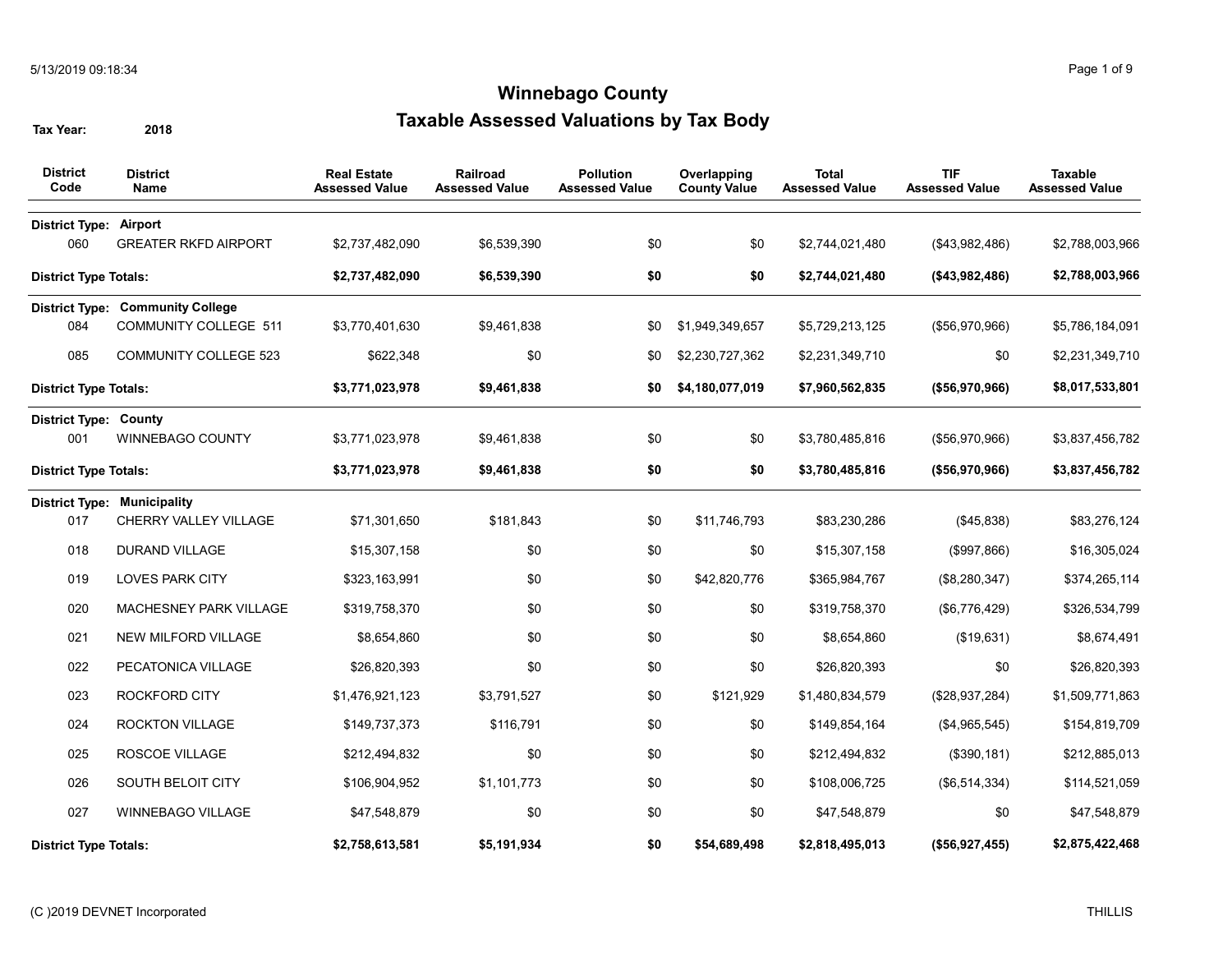| <b>District</b><br>Code      | <b>District</b><br>Name                                         | <b>Real Estate</b><br><b>Assessed Value</b> | <b>Railroad</b><br><b>Assessed Value</b> | <b>Pollution</b><br><b>Assessed Value</b> | Overlapping<br><b>County Value</b> | <b>Total</b><br><b>Assessed Value</b> | <b>TIF</b><br><b>Assessed Value</b> | <b>Taxable</b><br><b>Assessed Value</b> |
|------------------------------|-----------------------------------------------------------------|---------------------------------------------|------------------------------------------|-------------------------------------------|------------------------------------|---------------------------------------|-------------------------------------|-----------------------------------------|
| 002                          | <b>District Type: Forest Preserve</b><br><b>FOREST PRESERVE</b> | \$3,771,023,978                             | \$9,461,838                              | \$0                                       | \$0                                | \$3,780,485,816                       | (\$56,970,966)                      | \$3,837,456,782                         |
| <b>District Type Totals:</b> |                                                                 | \$3,771,023,978                             | \$9,461,838                              | \$0                                       | \$0                                | \$3,780,485,816                       | (\$56,970,966)                      | \$3,837,456,782                         |
|                              | <b>District Type: Fire District</b>                             |                                             |                                          |                                           |                                    |                                       |                                     |                                         |
| 030                          | <b>BLACKHAWK FIRE</b>                                           | \$41,290,142                                | \$224,206                                | \$0                                       | \$0                                | \$41,514,348                          | \$0                                 | \$41,514,348                            |
| 031                          | <b>CHERRY VALLEY FIRE</b>                                       | \$312,529,913                               | \$774,961                                | \$0                                       | \$11,746,793                       | \$325,051,667                         | ( \$43,680)                         | \$325,095,347                           |
| 033                          | FIRE 1                                                          | \$102,045,391                               | \$0                                      | \$0                                       | \$0                                | \$102,045,391                         | (\$997,866)                         | \$103,043,257                           |
| 034                          | <b>GERMAN VALLEY FIRE</b>                                       | \$1,609,081                                 | \$0                                      | \$0                                       | \$32,421,247                       | \$34,030,328                          | \$0                                 | \$34,030,328                            |
| 035                          | HARLEM-ROSCOE FIRE                                              | \$676,615,997                               | \$381,802                                | \$0                                       | \$0                                | \$676,997,799                         | (\$4,455,730)                       | \$681,453,529                           |
| 036                          | NEW MILFORD FIRE                                                | \$33,712,245                                | \$151,144                                | \$0                                       | \$8,062,222                        | \$41,925,611                          | (\$61,886)                          | \$41,987,497                            |
| 037                          | <b>NORTH PARK FIRE</b>                                          | \$164,029,686                               | \$473,168                                | \$0                                       | \$0                                | \$164,502,854                         | (\$2,714,294)                       | \$167,217,148                           |
| 038                          | NORTHWEST FIRE                                                  | \$58,022,941                                | \$317,201                                | \$0                                       | \$0                                | \$58,340,142                          | \$0                                 | \$58,340,142                            |
| 039                          | PECATONICA FIRE                                                 | \$93,684,457                                | \$571,680                                | \$0                                       | \$12,002,751                       | \$106,258,888                         | \$0                                 | \$106,258,888                           |
| 040                          | <b>ROCK RIVER FIRE</b>                                          | \$2,506,273                                 | \$596,869                                | \$0                                       | \$0                                | \$3,103,142                           | \$0                                 | \$3,103,142                             |
| 041                          | <b>ROCKTON FIRE</b>                                             | \$224,390,282                               | \$474,074                                | \$0                                       | \$0                                | \$224,864,356                         | (\$4,965,545)                       | \$229,829,901                           |
| 042                          | <b>STILLMAN FIRE</b>                                            | \$8,909,936                                 | \$0                                      | \$0                                       | \$87,213,197                       | \$96,123,133                          | \$0                                 | \$96,123,133                            |
| 043                          | <b>WEST SUBURBAN FIRE</b>                                       | \$22,790,917                                | \$28,584                                 | \$0                                       | \$0                                | \$22,819,501                          | \$0                                 | \$22,819,501                            |
| 044                          | <b>WBSFIRE</b>                                                  | \$121,535,276                               | \$661,406                                | \$0                                       | \$0                                | \$122,196,682                         | \$0                                 | \$122,196,682                           |
| <b>District Type Totals:</b> |                                                                 | \$1,863,672,537                             | \$4,655,095                              | \$0                                       | \$151,446,210                      | \$2,019,773,842                       | (\$13,239,001)                      | \$2,033,012,843                         |
|                              | <b>District Type: Grade School</b>                              |                                             |                                          |                                           |                                    |                                       |                                     |                                         |
| 071                          | KINNIKINNICK SD #131                                            | \$314,444,999                               | \$95,030                                 | \$0                                       | \$274,532                          | \$314,814,561                         | (\$390, 181)                        | \$315,204,742                           |
| 072                          | PRAIRIE HILL SCHOOL DIST 1                                      | \$125,447,449                               | \$0                                      | \$0                                       | \$0                                | \$125,447,449                         | \$0                                 | \$125,447,449                           |
| 073                          | SHIRLAND SCHOOL DIST 134                                        | \$31,767,090                                | \$0                                      | \$0                                       | \$0                                | \$31,767,090                          | \$0                                 | \$31,767,090                            |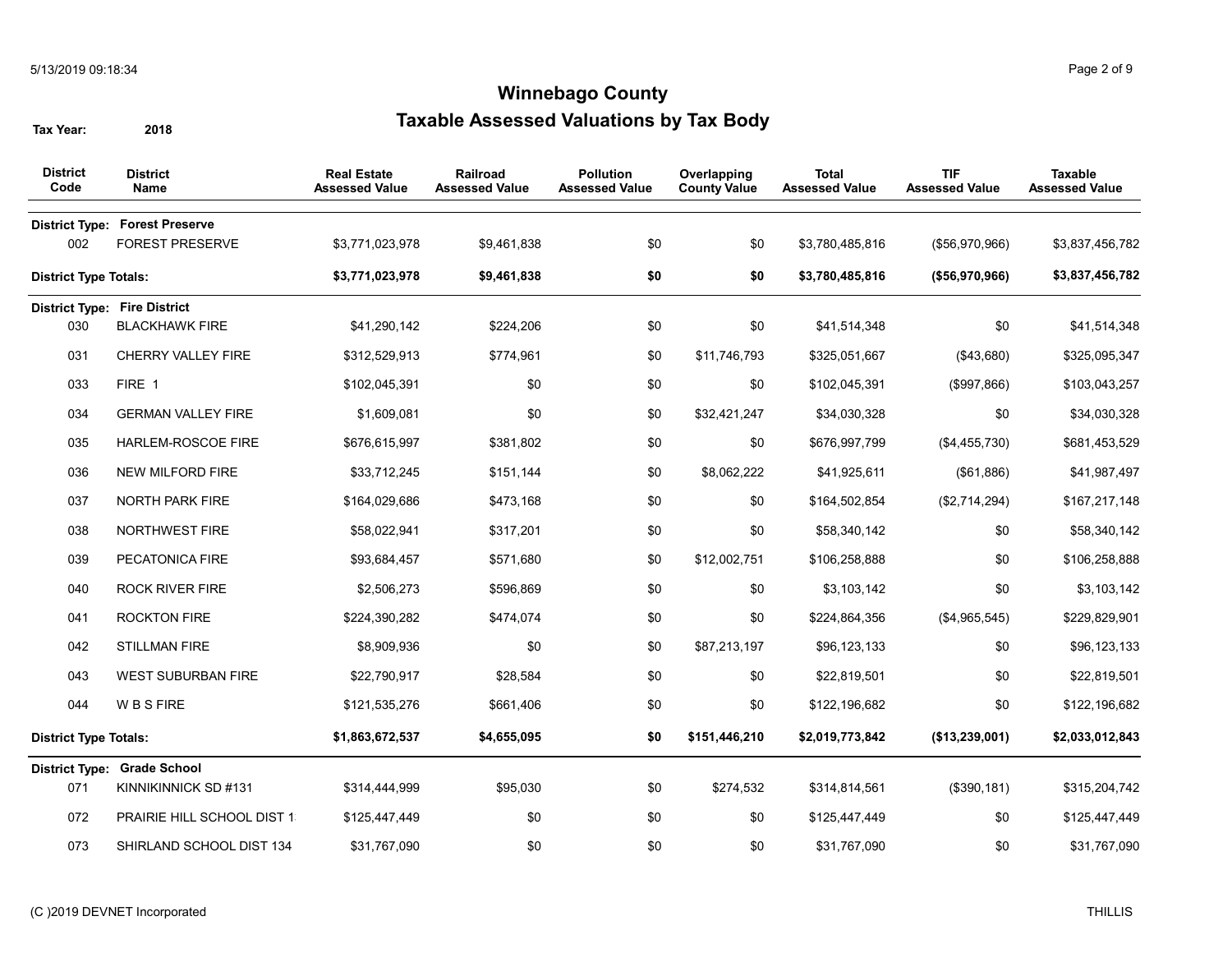| <b>District</b><br>Code         | <b>District</b><br><b>Name</b>         | <b>Real Estate</b><br><b>Assessed Value</b> | Railroad<br><b>Assessed Value</b> | <b>Pollution</b><br><b>Assessed Value</b> | Overlapping<br><b>County Value</b> | <b>Total</b><br><b>Assessed Value</b> | <b>TIF</b><br><b>Assessed Value</b> | <b>Taxable</b><br><b>Assessed Value</b> |
|---------------------------------|----------------------------------------|---------------------------------------------|-----------------------------------|-------------------------------------------|------------------------------------|---------------------------------------|-------------------------------------|-----------------------------------------|
| <b>District Type:</b>           | <b>Grade School</b>                    |                                             |                                   |                                           |                                    |                                       |                                     |                                         |
| 074                             | ROCKTON SCHOOL DIST 140                | \$228,385,860                               | \$440,903                         | \$0                                       | \$0                                | \$228,826,763                         | (\$4,965,545)                       | \$233,792,308                           |
| <b>District Type Totals:</b>    |                                        | \$700,045,398                               | \$535,933                         | \$0                                       | \$274,532                          | \$700,855,863                         | (\$5,355,726)                       | \$706,211,589                           |
|                                 | District Type: High School             |                                             |                                   |                                           |                                    |                                       |                                     |                                         |
| 077                             | HONONEGAH HIGH SD #207                 | \$700,045,398                               | \$535,933                         | \$0                                       | \$274,532                          | \$700,855,863                         | (\$5,355,726)                       | \$706,211,589                           |
| <b>District Type Totals:</b>    |                                        | \$700,045,398                               | \$535,933                         | \$0                                       | \$274,532                          | \$700,855,863                         | (\$5,355,726)                       | \$706,211,589                           |
|                                 | <b>District Type: Library District</b> |                                             |                                   |                                           |                                    |                                       |                                     |                                         |
| 054                             | <b>CHERRY VALLEY LIBRARY</b>           | \$254,492,701                               | \$950,424                         | \$0                                       | \$12,091,588                       | \$267,534,713                         | (\$105,566)                         | \$267,640,279                           |
| 055                             | NORTH SUBURBAN LIBRARY                 | \$1,157,168,962                             | \$918,078                         | \$0                                       | \$45,767,028                       | \$1,203,854,068                       | (\$15,450,371)                      | \$1,219,304,439                         |
| 056                             | PECATONICA LIBRARY                     | \$89,632,146                                | \$0                               | \$0                                       | \$13,021,896                       | \$102,654,042                         | \$0                                 | \$102,654,042                           |
| 057                             | <b>TALCOTT FREE LIBRARY</b>            | \$193,878,869                               | \$333,096                         | \$0                                       | \$0                                | \$194,211,965                         | (\$4,965,545)                       | \$199,177,510                           |
| 058                             | <b>WINNEBAGO LIBRARY</b>               | \$147,797,753                               | \$0                               | \$0                                       | \$0                                | \$147,797,753                         | \$0                                 | \$147,797,753                           |
| 059                             | ROCKFORD CITY LIBRARY                  | \$1,476,921,123                             | \$3,791,527                       | \$0                                       | \$121,929                          | \$1,480,834,579                       | (\$28,937,284)                      | \$1,509,771,863                         |
| <b>District Type Totals:</b>    |                                        | \$3,319,891,554                             | \$5,993,125                       | \$0                                       | \$71,002,441                       | \$3,396,887,120                       | $($ \$49,458,766)                   | \$3,446,345,886                         |
| <b>District Type: Libraries</b> |                                        |                                             |                                   |                                           |                                    |                                       |                                     |                                         |
| 061                             | SOUTH BELOIT CITY LIBRARY              | \$106,904,952                               | \$1,101,773                       | \$0                                       | \$0                                | \$108,006,725                         | (\$6,514,334)                       | \$114,521,059                           |
| <b>District Type Totals:</b>    |                                        | \$106,904,952                               | \$1,101,773                       | \$0                                       | \$0                                | \$108,006,725                         | (\$6,514,334)                       | \$114,521,059                           |
|                                 | District Type: Multi-Township Dist     |                                             |                                   |                                           |                                    |                                       |                                     |                                         |
| 101                             | <b>BU/HA/SH MULTI TOWNSHIP</b>         | \$64,693,176                                | \$0                               | \$0                                       | \$0                                | \$64,693,176                          | \$0                                 | \$64,693,176                            |
| 102                             | DU/LA MULTI TOWNSHIP                   | \$70,924,338                                | \$0                               | \$0                                       | \$0                                | \$70,924,338                          | (\$997,866)                         | \$71,922,204                            |
| 124                             | PE/SE MULTI TOWNSHIP                   | \$94,573,321                                | \$0                               | \$0                                       | \$0                                | \$94,573,321                          | \$0                                 | \$94,573,321                            |
| <b>District Type Totals:</b>    |                                        | \$230,190,835                               | \$0                               | \$0                                       | \$0                                | \$230,190,835                         | (\$997,866)                         | \$231,188,701                           |
|                                 | <b>District Type: Park District</b>    |                                             |                                   |                                           |                                    |                                       |                                     |                                         |
| 046                             | ROCKFORD PARK DISTRICT                 | \$2,124,452,335                             | \$4,746,064                       | \$0                                       | \$35,746,635                       | \$2,164,945,034                       | ( \$37, 163, 783)                   | \$2,202,108,817                         |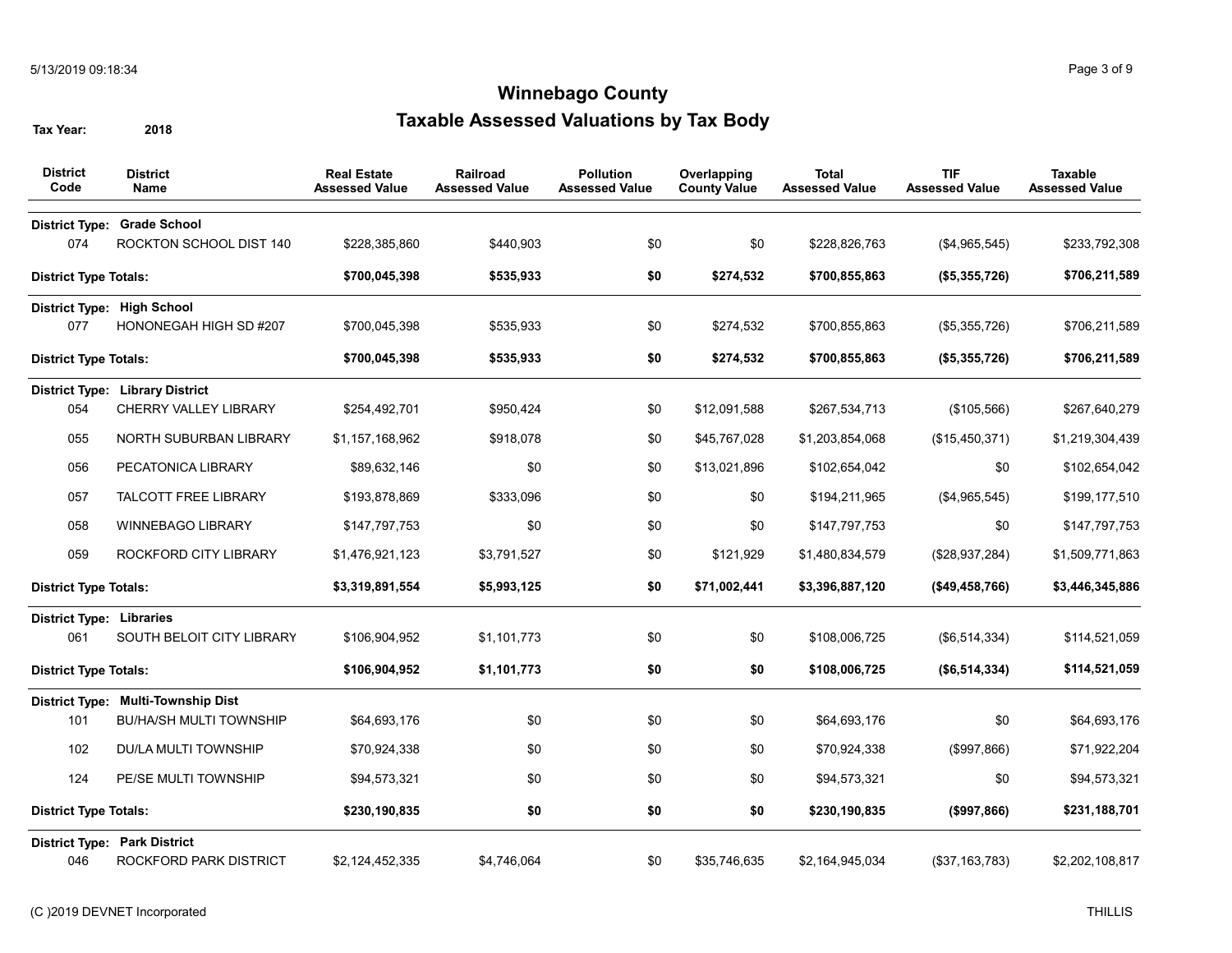| <b>District</b><br>Code      | <b>District</b><br>Name                  | <b>Real Estate</b><br><b>Assessed Value</b> | <b>Railroad</b><br><b>Assessed Value</b> | <b>Pollution</b><br><b>Assessed Value</b> | Overlapping<br><b>County Value</b> | <b>Total</b><br><b>Assessed Value</b> | <b>TIF</b><br><b>Assessed Value</b> | <b>Taxable</b><br><b>Assessed Value</b> |
|------------------------------|------------------------------------------|---------------------------------------------|------------------------------------------|-------------------------------------------|------------------------------------|---------------------------------------|-------------------------------------|-----------------------------------------|
|                              | <b>District Type: Park District</b>      |                                             |                                          |                                           |                                    |                                       |                                     |                                         |
| 047                          | <b>SUMNER PARK</b>                       | \$77,634,823                                | \$0                                      | \$0                                       | \$0                                | \$77,634,823                          | \$0                                 | \$77,634,823                            |
| 048                          | <b>WINNEBAGO PARK DISTRICT</b>           | \$95,908,730                                | \$569,894                                | \$0                                       | \$0                                | \$96,478,624                          | \$0                                 | \$96,478,624                            |
| 049                          | <b>SEWARD PARK DISTRICT</b>              | \$16,938,498                                | \$663,192                                | \$0                                       | \$0                                | \$17,601,690                          | \$0                                 | \$17,601,690                            |
| <b>District Type Totals:</b> |                                          | \$2,314,934,386                             | \$5,979,150                              | \$0                                       | \$35,746,635                       | \$2,356,660,171                       | (\$37,163,783)                      | \$2,393,823,954                         |
|                              | <b>District Type: Road District</b>      |                                             |                                          |                                           |                                    |                                       |                                     |                                         |
| 110                          | <b>BURRITT TWSP ROAD</b>                 | \$26,459,064                                | \$0                                      | \$0                                       | \$0                                | \$26,459,064                          | \$0                                 | \$26,459,064                            |
| 111                          | CHERRY VALLEY TWSP ROAD                  | \$270,313,805                               | \$1,504,056                              | \$0                                       | \$0                                | \$271,817,861                         | (\$26,485)                          | \$271,844,346                           |
| 112                          | <b>DURAND TWSP ROAD</b>                  | \$36,866,144                                | \$0                                      | \$0                                       | \$0                                | \$36,866,144                          | (\$997,866)                         | \$37,864,010                            |
| 113                          | <b>HARLEM TWSP ROAD</b>                  | \$575,810,960                               | \$0                                      | \$0                                       | \$0                                | \$575,810,960                         | (\$7,626,789)                       | \$583,437,749                           |
| 114                          | <b>HARRISON TWSP ROAD</b>                | \$14,635,564                                | \$0                                      | \$0                                       | \$0                                | \$14,635,564                          | \$0                                 | \$14,635,564                            |
| 115                          | <b>LAONA TWSP ROAD</b>                   | \$34,058,194                                | \$0                                      | \$0                                       | \$0                                | \$34,058,194                          | \$0                                 | \$34,058,194                            |
| 116                          | OWEN TWSP ROAD                           | \$84,555,055                                | \$408,422                                | \$0                                       | \$0                                | \$84,963,477                          | \$0                                 | \$84,963,477                            |
| 117                          | PECATONICA TWSP ROAD                     | \$69,824,613                                | \$0                                      | \$0                                       | \$0                                | \$69,824,613                          | \$0                                 | \$69,824,613                            |
| 118                          | ROCKFORD TWSP ROAD                       | \$1,815,177,379                             | \$4,626,912                              | \$0                                       | \$0                                | \$1,819,804,291                       | (\$36,449,766)                      | \$1,856,254,057                         |
| 119                          | <b>ROCKTON TWSP ROAD</b>                 | \$248,370,008                               | \$994,063                                | \$0                                       | \$0                                | \$249,364,071                         | (\$9,849,588)                       | \$259,213,659                           |
| 120                          | ROSCOE TWSP ROAD                         | \$450,697,206                               | \$695,299                                | \$0                                       | \$0                                | \$451,392,505                         | (\$2,020,472)                       | \$453,412,977                           |
| 121                          | SEWARD TWSP ROAD                         | \$24,748,708                                | \$663,192                                | \$0                                       | \$0                                | \$25,411,900                          | \$0                                 | \$25,411,900                            |
| 122                          | SHIRLAND TWSP ROAD                       | \$23,598,548                                | \$0                                      | \$0                                       | \$0                                | \$23,598,548                          | \$0                                 | \$23,598,548                            |
| 123                          | WINNEBAGO TWSP ROAD                      | \$95,908,730                                | \$569,894                                | \$0                                       | \$0                                | \$96,478,624                          | \$0                                 | \$96,478,624                            |
| <b>District Type Totals:</b> |                                          | \$3,771,023,978                             | \$9,461,838                              | \$0                                       | \$0                                | \$3,780,485,816                       | (\$56,970,966)                      | \$3,837,456,782                         |
|                              | <b>District Type: Sanitary Districts</b> |                                             |                                          |                                           |                                    |                                       |                                     |                                         |
| 050                          | <b>DURAND SANITARY</b>                   | \$13,925,901                                | \$0                                      | \$0                                       | \$0                                | \$13,925,901                          | (\$997,866)                         | \$14,923,767                            |
| 051                          | ROCK RIVER WATER REC                     | \$2,555,769,859                             | \$5,057,136                              | \$0                                       | \$0                                | \$2,560,826,995                       | (\$43,426,047)                      | \$2,604,253,042                         |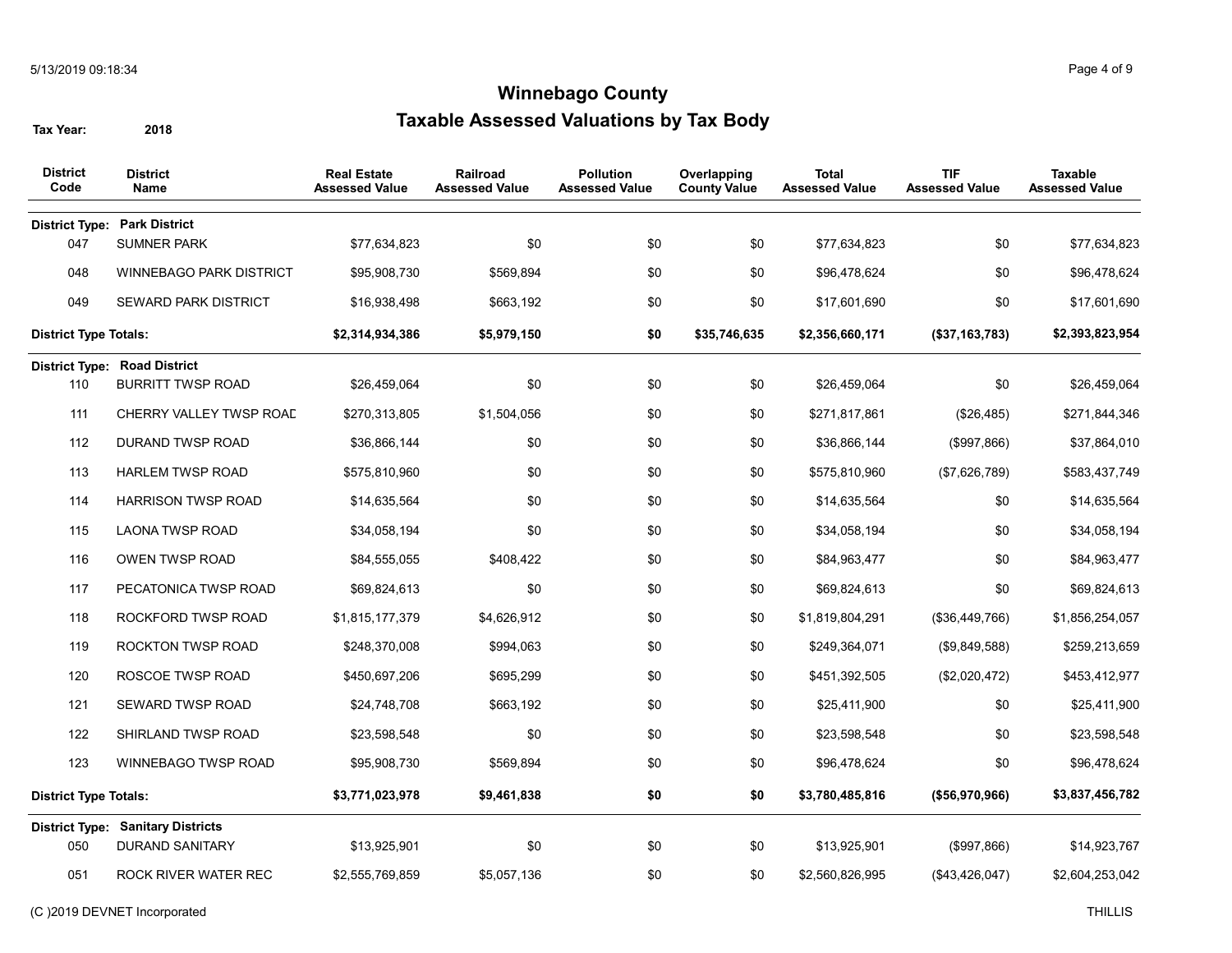| <b>District</b><br>Code      | <b>District</b><br><b>Name</b>                               | <b>Real Estate</b><br><b>Assessed Value</b> | Railroad<br><b>Assessed Value</b> | <b>Pollution</b><br><b>Assessed Value</b> | Overlapping<br><b>County Value</b> | <b>Total</b><br><b>Assessed Value</b> | <b>TIF</b><br><b>Assessed Value</b> | <b>Taxable</b><br><b>Assessed Value</b> |
|------------------------------|--------------------------------------------------------------|---------------------------------------------|-----------------------------------|-------------------------------------------|------------------------------------|---------------------------------------|-------------------------------------|-----------------------------------------|
| <b>District Type:</b><br>053 | <b>Sanitary Districts</b><br><b>SEWARD SANITARY</b>          | \$4,262,821                                 | \$58,955                          | \$0                                       | \$0                                | \$4,321,776                           | \$0                                 | \$4,321,776                             |
| <b>District Type Totals:</b> |                                                              | \$2,573,958,581                             | \$5,116,091                       | \$0                                       | \$0                                | \$2,579,074,672                       | (\$44,423,913)                      | \$2,623,498,585                         |
|                              | <b>District Type: Special Districts</b>                      |                                             |                                   |                                           |                                    |                                       |                                     |                                         |
| 062                          | RKFD - WINN DRAINAGE                                         | \$10,003,173                                | \$0                               | \$0                                       | \$0                                | \$10,003,173                          | \$0                                 | \$10,003,173                            |
| 109                          | <b>COUNTRY OAKS SSA</b>                                      | \$331,322                                   | \$0                               | \$0                                       | \$0                                | \$331,322                             | \$0                                 | \$331,322                               |
| 136                          | <b>HARVEST HILLS SSA</b>                                     | \$3,315,753                                 | \$0                               | \$0                                       | \$0                                | \$3,315,753                           | \$0                                 | \$3,315,753                             |
| 155                          | PERRYVILLE ROAD SSA                                          | \$0                                         | \$0                               | \$0                                       | \$0                                | \$0                                   | \$0                                 | \$0                                     |
| 156                          | OLDE RIVER RIDGE PLAT 6 SS                                   | \$3,559                                     | \$0                               | \$0                                       | \$0                                | \$3,559                               | \$0                                 | \$3,559                                 |
| 158                          | <b>I-39 BAXTER ROAD SSA</b>                                  | \$0                                         | \$0                               | \$0                                       | \$0                                | \$0                                   | \$0                                 | \$0                                     |
| 160                          | SOUTH BELOIT SSA 1                                           | \$0                                         | \$0                               | \$0                                       | \$0                                | \$0                                   | (\$11,564)                          | \$11,564                                |
| 161                          | SOUTH BELOIT SSA 2                                           | \$0                                         | \$0                               | \$0                                       | \$0                                | \$0                                   | \$0                                 | \$0                                     |
| 162                          | SOUTH BELOIT SSA 3                                           | \$0                                         | \$0                               | \$0                                       | \$0                                | \$0                                   | \$0                                 | \$0                                     |
| 163                          | SOUTH BELOIT SSA 4                                           | \$0                                         | \$0                               | \$0                                       | \$0                                | \$0                                   | \$0                                 | \$0                                     |
| 169                          | SOUTH BELOIT SSA 5                                           | \$0                                         | \$0                               | \$0                                       | \$0                                | \$0                                   | (\$60, 862)                         | \$60,862                                |
| 170                          | SOUTH BELOIT SSA 6                                           | \$0                                         | \$0                               | \$0                                       | \$0                                | \$0                                   | \$0                                 | \$0                                     |
| 171                          | SOUTH BELOIT SSA 7                                           | \$0                                         | \$0                               | \$0                                       | \$0                                | \$0                                   | \$0                                 | \$0                                     |
| 172                          | SOUTH BELOIT SSA 8                                           | \$0                                         | \$0                               | \$0                                       | \$0                                | \$0                                   | \$0                                 | \$0                                     |
| 173                          | SOUTH BELOIT SSA 9                                           | \$0                                         | \$0                               | \$0                                       | \$0                                | \$0                                   | \$0                                 | \$0                                     |
| 174                          | SOUTH BELOIT SSA 10                                          | \$0                                         | \$0                               | \$0                                       | \$0                                | \$0                                   | (\$304,604)                         | \$304,604                               |
| 175                          | SPRING CREEK LAKES MAINT                                     | \$0                                         | \$0                               | \$0                                       | \$0                                | \$0                                   | \$0                                 | \$0                                     |
| <b>District Type Totals:</b> |                                                              | \$13,653,807                                | \$0                               | \$0                                       | \$0                                | \$13,653,807                          | (\$377,030)                         | \$14,030,837                            |
| 064                          | District Type: Street Light Dist<br>LINCOLN-ACRES STREET LIG | \$557,260                                   | \$0                               | \$0                                       | \$0                                | \$557,260                             | \$0                                 | \$557,260                               |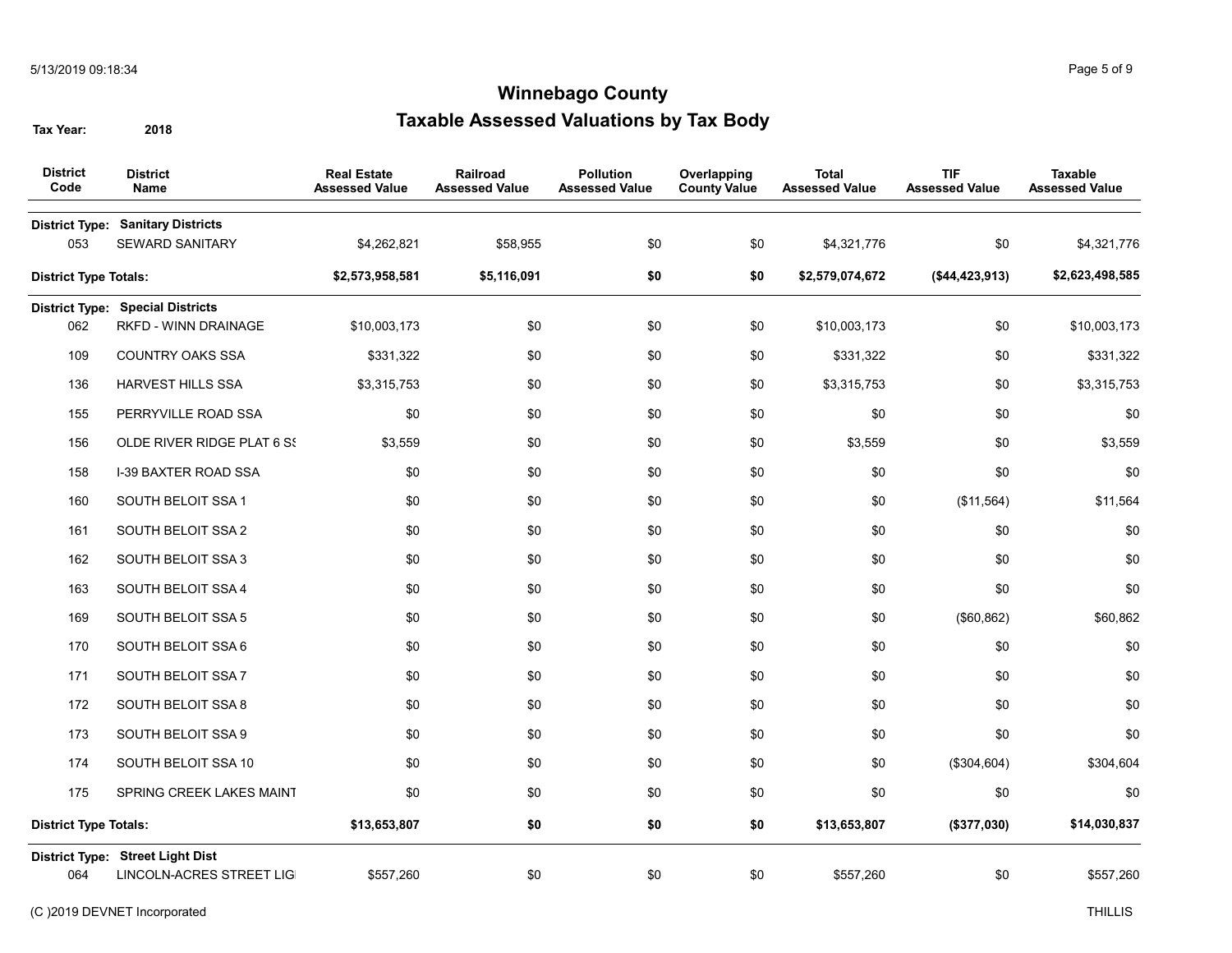| <b>District</b><br>Name             | <b>Real Estate</b><br><b>Assessed Value</b> | Railroad<br><b>Assessed Value</b> | <b>Pollution</b><br><b>Assessed Value</b> | Overlapping<br><b>County Value</b> | <b>Total</b><br><b>Assessed Value</b> | <b>TIF</b><br><b>Assessed Value</b> | <b>Taxable</b><br><b>Assessed Value</b> |
|-------------------------------------|---------------------------------------------|-----------------------------------|-------------------------------------------|------------------------------------|---------------------------------------|-------------------------------------|-----------------------------------------|
|                                     |                                             |                                   |                                           |                                    |                                       |                                     |                                         |
| WASHINGTON PARK STREET              | \$1,452,486                                 | \$0                               | \$0                                       | \$0                                | \$1,452,486                           | \$0                                 | \$1,452,486                             |
| <b>District Type Totals:</b>        | \$2,009,746                                 | \$0                               | \$0                                       | \$0                                | \$2,009,746                           | \$0                                 | \$2,009,746                             |
| <b>District Type: TIF Districts</b> |                                             |                                   |                                           |                                    |                                       |                                     |                                         |
| PRESTON & CENTRAL TIF               | \$0                                         | \$0                               | \$0                                       | \$0                                | \$0                                   | \$142,306                           | (\$142,306)                             |
| <b>WESTSIDE TIF #2</b>              | \$0                                         | \$0                               | \$0                                       | \$0                                | \$0                                   | \$0                                 | \$0                                     |
| <b>EAST STATE &amp; ALPINE TIF</b>  | \$0                                         | \$0                               | \$0                                       | \$0                                | \$0                                   | \$1,059,635                         | (\$1,059,635)                           |
| <b>WEST STATE &amp; CENTRAL TIF</b> | \$0                                         | \$0                               | \$0                                       | \$0                                | \$0                                   | \$878,339                           | (\$878,339)                             |
| WEST STATE & KILBURN TIF            | \$0                                         | \$0                               | \$0                                       | \$0                                | \$0                                   | \$196,752                           | (\$196,752)                             |
| NORTH MAIN & AUBURN TIF             | \$0                                         | \$0                               | \$0                                       | \$0                                | \$0                                   | \$120,554                           | (\$120,554)                             |
| JACKSON SCHOOL TIF                  | \$0                                         | \$0                               | \$0                                       | \$0                                | \$0                                   | \$346,635                           | (\$346,635)                             |
| NORTH MAIN TIF                      | \$0                                         | \$0                               | \$0                                       | \$0                                | \$0                                   | \$415,844                           | (\$415,844)                             |
| <b>GLOBAL TRADE TIF #1</b>          | \$0                                         | \$0                               | \$0                                       | \$0                                | \$0                                   | \$3,968,886                         | (\$3,968,886)                           |
| MACHESNEY PARK TIF                  | \$0                                         | \$0                               | \$0                                       | \$0                                | \$0                                   | \$575,584                           | (\$575,584)                             |
| SOUTH ROCKFORD TIF                  | \$0                                         | \$0                               | \$0                                       | \$0                                | \$0                                   | \$708,691                           | (\$708,691)                             |
| LINCOLNWOOD TIF                     | \$0                                         | \$0                               | \$0                                       | \$0                                | \$0                                   | \$3,861                             | (\$3,861)                               |
| DURAND VILLAGE TIF                  | \$0                                         | \$0                               | \$0                                       | \$0                                | \$0                                   | \$997,866                           | (\$997,866)                             |
| SPRINGFIELD CORNERS TIF             | \$0                                         | \$0                               | \$0                                       | \$0                                | \$0                                   | \$49,486                            | (\$49,486)                              |
| WAGON WHEEL TIF                     | \$0                                         | \$0                               | \$0                                       | \$0                                | \$0                                   | \$510,164                           | (\$510, 164)                            |
| RIVER OAKS TIF                      | \$0                                         | \$0                               | \$0                                       | \$0                                | \$0                                   | \$66,627                            | (\$66, 627)                             |
| <b>GARRISON SCHOOL TIF</b>          | \$0                                         | \$0                               | \$0                                       | \$0                                | \$0                                   | \$158,838                           | (\$158,838)                             |
| KISHWAUKEE & HARRISON TI            | \$0                                         | \$0                               | \$0                                       | \$0                                | \$0                                   | \$813,467                           | (\$813,467)                             |
| LINCOLNWOOD TIF #2                  | \$0                                         | \$0                               | \$0                                       | \$0                                | \$0                                   | \$10,548                            | (\$10,548)                              |
| HOPE VI TIF                         | \$0                                         | \$0                               | \$0                                       | \$0                                | \$0                                   | \$223,858                           | (\$223,858)                             |
|                                     | District Type: Street Light Dist            |                                   |                                           |                                    |                                       |                                     |                                         |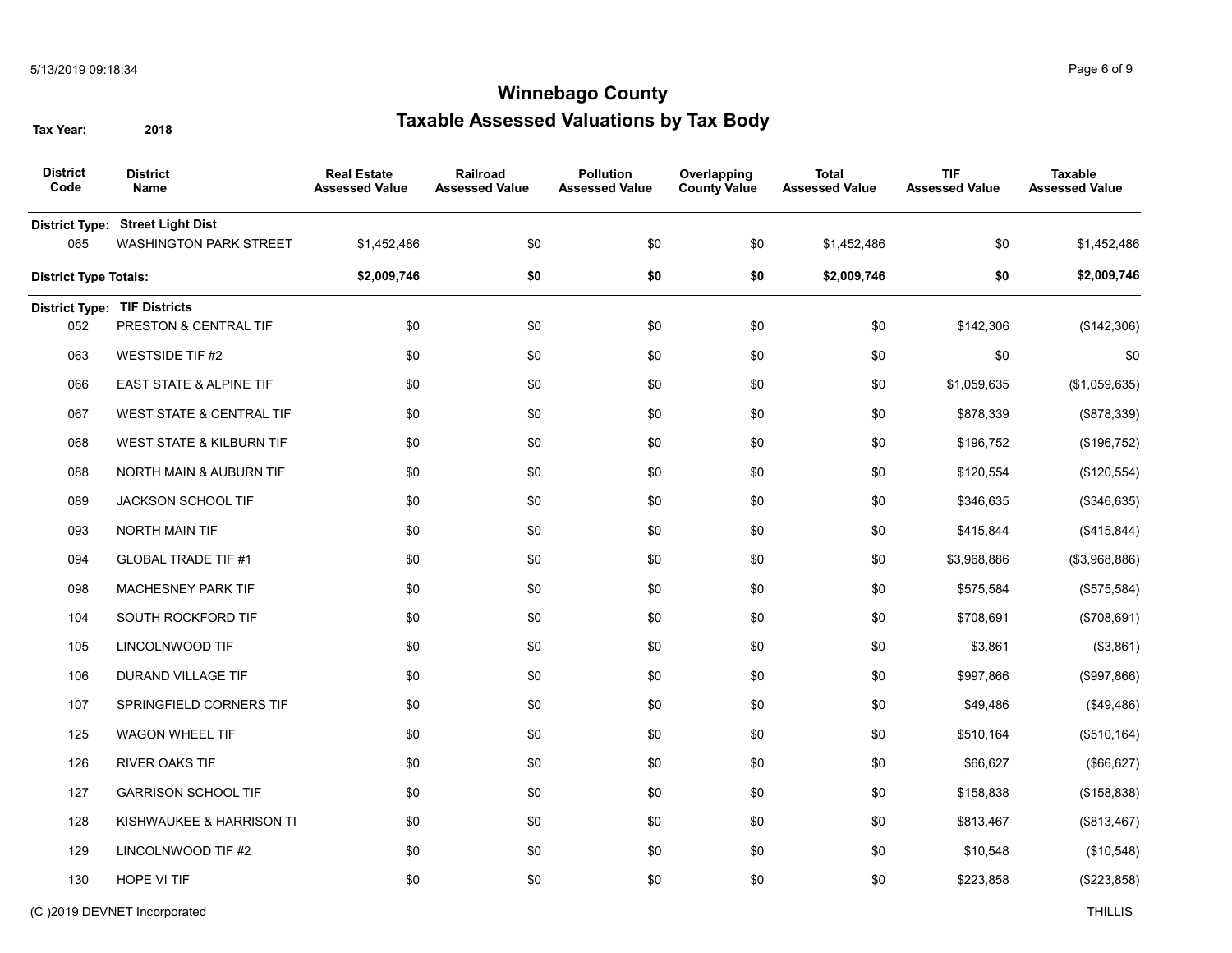| <b>District</b><br>Code | <b>District</b><br>Name         | <b>Real Estate</b><br><b>Assessed Value</b> | Railroad<br><b>Assessed Value</b> | <b>Pollution</b><br><b>Assessed Value</b> | Overlapping<br><b>County Value</b> | <b>Total</b><br><b>Assessed Value</b> | <b>TIF</b><br><b>Assessed Value</b> | Taxable<br><b>Assessed Value</b> |
|-------------------------|---------------------------------|---------------------------------------------|-----------------------------------|-------------------------------------------|------------------------------------|---------------------------------------|-------------------------------------|----------------------------------|
| <b>District Type:</b>   | <b>TIF Districts</b>            |                                             |                                   |                                           |                                    |                                       |                                     |                                  |
| 132                     | NORTH 2ND TIF LOVES PARK        | \$0                                         | \$0                               | \$0                                       | \$0                                | \$0                                   | \$1,907,353                         | (\$1,907,353)                    |
| 133                     | <b>GLOBAL TRADE TIF #2</b>      | \$0                                         | \$0                               | \$0                                       | \$0                                | \$0                                   | \$807,716                           | (\$807,716)                      |
| 134                     | ASSISTED LIVING/ RIVER HOL      | \$0                                         | \$0                               | \$0                                       | \$0                                | \$0                                   | \$0                                 | \$0                              |
| 135                     | NORTH 2ND TIF MACHESNEY         | \$0                                         | \$0                               | \$0                                       | \$0                                | \$0                                   | \$2,972,828                         | (\$2,972,828)                    |
| 137                     | <b>MAIN &amp; WHITMAN TIF</b>   | \$0                                         | \$0                               | \$0                                       | \$0                                | \$0                                   | \$845,661                           | (\$845,661)                      |
| 138                     | <b>MIDTOWN TIF</b>              | \$0                                         | \$0                               | \$0                                       | \$0                                | \$0                                   | \$450,062                           | (\$450,062)                      |
| 139                     | KISHWAUKEE & HARRISON TI        | \$0                                         | \$0                               | \$0                                       | \$0                                | \$0                                   | \$0                                 | \$0                              |
| 140                     | FORMER BELOIT CORP TIF          | \$0                                         | \$0                               | \$0                                       | \$0                                | \$0                                   | \$1,477,609                         | (\$1,477,609)                    |
| 141                     | <b>GLOBAL TRADE TIF #3</b>      | \$0                                         | \$0                               | \$0                                       | \$0                                | \$0                                   | \$1,129,467                         | (\$1,129,467)                    |
| 142                     | <b>RIVER DISTRICT NORTH TIF</b> | \$0                                         | \$0                               | \$0                                       | \$0                                | \$0                                   | \$2,693,961                         | (\$2,693,961)                    |
| 143                     | <b>BROADWAY TIF</b>             | \$0                                         | \$0                               | \$0                                       | \$0                                | \$0                                   | \$741,834                           | (\$741, 834)                     |
| 144                     | <b>EAST RIVER TIF</b>           | \$0                                         | \$0                               | \$0                                       | \$0                                | \$0                                   | \$1,295,322                         | (\$1,295,322)                    |
| 145                     | SUMNER ROAD / GROVE ST T        | \$0                                         | \$0                               | \$0                                       | \$0                                | \$0                                   | \$0                                 | \$0                              |
| 146                     | LOVES PARK CORP CENTER          | \$0                                         | \$0                               | \$0                                       | \$0                                | \$0                                   | \$1,990,615                         | (\$1,990,615)                    |
| 147                     | <b>WESTSTONE TIF</b>            | \$0                                         | \$0                               | \$0                                       | \$0                                | \$0                                   | \$128,100                           | (\$128,100)                      |
| 148                     | NORTH WILLOW CREEK TIF          | \$0                                         | \$0                               | \$0                                       | \$0                                | \$0                                   | \$443,072                           | (\$443,072)                      |
| 149                     | SOUTH WILLOW CREEK TIF          | \$0                                         | \$0                               | \$0                                       | \$0                                | \$0                                   | \$2,660,259                         | (\$2,660,259)                    |
| 150                     | <b>GLOBAL TRADEPARK SOUTH</b>   | \$0                                         | \$0                               | \$0                                       | \$0                                | \$0                                   | \$148,340                           | (\$148,340)                      |
| 151                     | I-39 / BAXTER ROAD TIF          | \$0                                         | \$0                               | \$0                                       | \$0                                | \$0                                   | \$105,566                           | (\$105,566)                      |
| 152                     | <b>ZENITH CUTTER TIF</b>        | \$0                                         | \$0                               | \$0                                       | \$0                                | \$0                                   | \$604,479                           | (\$604, 479)                     |
| 153                     | SPRING CREEK LAKES TIF          | \$0                                         | \$0                               | \$0                                       | \$0                                | \$0                                   | \$102,380                           | (\$102,380)                      |
| 154                     | <b>FORMER WARNER ELECTRIC</b>   | \$0                                         | \$0                               | \$0                                       | \$0                                | \$0                                   | \$390,181                           | (\$390, 181)                     |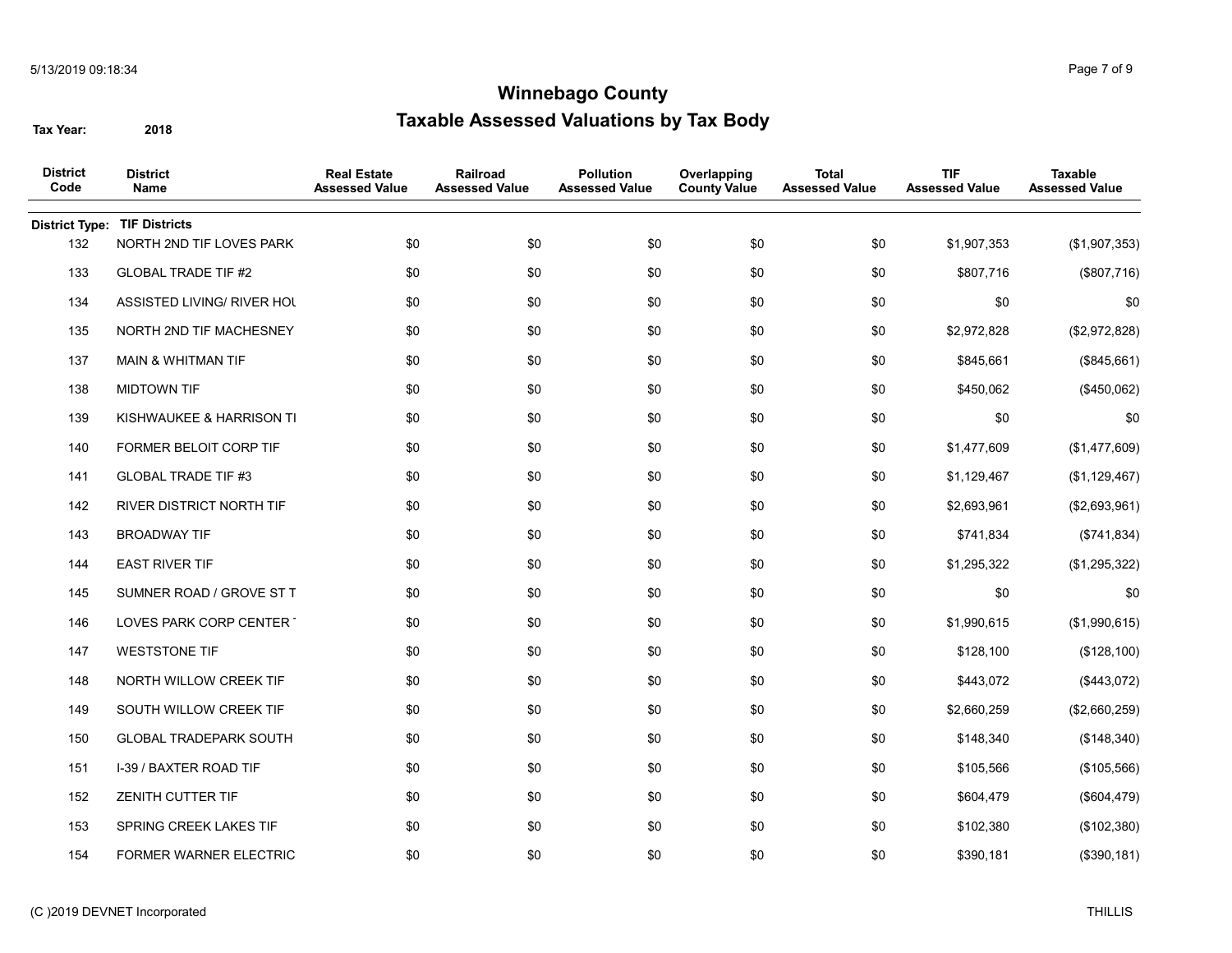| <b>District</b><br>Code      | <b>District</b><br><b>Name</b>      | <b>Real Estate</b><br><b>Assessed Value</b> | Railroad<br><b>Assessed Value</b> | <b>Pollution</b><br><b>Assessed Value</b> | Overlapping<br><b>County Value</b> | <b>Total</b><br><b>Assessed Value</b> | <b>TIF</b><br><b>Assessed Value</b> | <b>Taxable</b><br><b>Assessed Value</b> |
|------------------------------|-------------------------------------|---------------------------------------------|-----------------------------------|-------------------------------------------|------------------------------------|---------------------------------------|-------------------------------------|-----------------------------------------|
| <b>District Type:</b>        | <b>TIF Districts</b>                |                                             |                                   |                                           |                                    |                                       |                                     |                                         |
| 157                          | JEFFERSON / NORTH 3RD ST            | \$0                                         | \$0                               | \$0                                       | \$0                                | \$0                                   | \$67,912                            | (\$67,912)                              |
| 159                          | <b>MULFORD &amp; EAST STATE STR</b> | \$0                                         | \$0                               | \$0                                       | \$0                                | \$0                                   | \$6,095,278                         | (\$6,095,278)                           |
| 164                          | <b>AUBURN STREET TIF</b>            | \$0                                         | \$0                               | \$0                                       | \$0                                | \$0                                   | \$5,423,142                         | (\$5,423,142)                           |
| 165                          | FOREST HILLS ROAD TIF               | \$0                                         | \$0                               | \$0                                       | \$0                                | \$0                                   | \$3,675,520                         | (\$3,675,520)                           |
| 166                          | <b>GARDNER / BLACKHAWK TIF</b>      | \$0                                         | \$0                               | \$0                                       | \$0                                | \$0                                   | \$6,514,334                         | (\$6,514,334)                           |
| 167                          | VILLAGE OF ROCKTON DOWN             | \$0                                         | \$0                               | \$0                                       | \$0                                | \$0                                   | \$2,977,772                         | (\$2,977,772)                           |
| 168                          | AMEROCK HOTEL TIF                   | \$0                                         | \$0                               | \$0                                       | \$0                                | \$0                                   | \$74,262                            | (\$74,262)                              |
| <b>District Type Totals:</b> |                                     | \$0                                         | \$0                               | \$0                                       | \$0                                | \$0                                   | \$56,970,966                        | (\$56,970,966)                          |
| District Type: Township      |                                     |                                             |                                   |                                           |                                    |                                       |                                     |                                         |
| 003                          | <b>BURRITT TOWNSHIP</b>             | \$26,459,064                                | \$0                               | \$0                                       | \$0                                | \$26,459,064                          | \$0                                 | \$26,459,064                            |
| 004                          | CHERRY VALLEY TOWNSHIP              | \$270,313,805                               | \$1,504,056                       | \$0                                       | \$0                                | \$271,817,861                         | (\$26,485)                          | \$271,844,346                           |
| 005                          | <b>DURAND TOWNSHIP</b>              | \$36,866,144                                | \$0                               | \$0                                       | \$0                                | \$36,866,144                          | (\$997,866)                         | \$37,864,010                            |
| 006                          | <b>HARLEM TOWNSHIP</b>              | \$575,810,960                               | \$0                               | \$0                                       | \$0                                | \$575,810,960                         | (\$7,626,789)                       | \$583,437,749                           |
| 007                          | <b>HARRISON TOWNSHIP</b>            | \$14,635,564                                | \$0                               | \$0                                       | \$0                                | \$14,635,564                          | \$0                                 | \$14,635,564                            |
| 008                          | <b>LAONA TOWNSHIP</b>               | \$34,058,194                                | \$0                               | \$0                                       | \$0                                | \$34,058,194                          | \$0                                 | \$34,058,194                            |
| 009                          | <b>OWEN TOWNSHIP</b>                | \$84,555,055                                | \$408,422                         | \$0                                       | \$0                                | \$84,963,477                          | \$0                                 | \$84,963,477                            |
| 010                          | PECATONICA TOWNSHIP                 | \$69,824,613                                | \$0                               | \$0                                       | \$0                                | \$69,824,613                          | \$0                                 | \$69,824,613                            |
| 011                          | ROCKFORD TOWNSHIP                   | \$1,815,177,379                             | \$4,626,912                       | \$0                                       | \$0                                | \$1,819,804,291                       | (\$36,449,766)                      | \$1,856,254,057                         |
| 012                          | <b>ROCKTON TOWNSHIP</b>             | \$248,370,008                               | \$994,063                         | \$0                                       | \$0                                | \$249,364,071                         | (\$9,849,588)                       | \$259,213,659                           |
| 013                          | ROSCOE TOWNSHIP                     | \$450,697,206                               | \$695,299                         | \$0                                       | \$0                                | \$451,392,505                         | (\$2,020,472)                       | \$453,412,977                           |
| 014                          | <b>SEWARD TOWNSHIP</b>              | \$24,748,708                                | \$663,192                         | \$0                                       | \$0                                | \$25,411,900                          | \$0                                 | \$25,411,900                            |
| 015                          | <b>SHIRLAND TOWNSHIP</b>            | \$23,598,548                                | \$0                               | \$0                                       | \$0                                | \$23,598,548                          | \$0                                 | \$23,598,548                            |